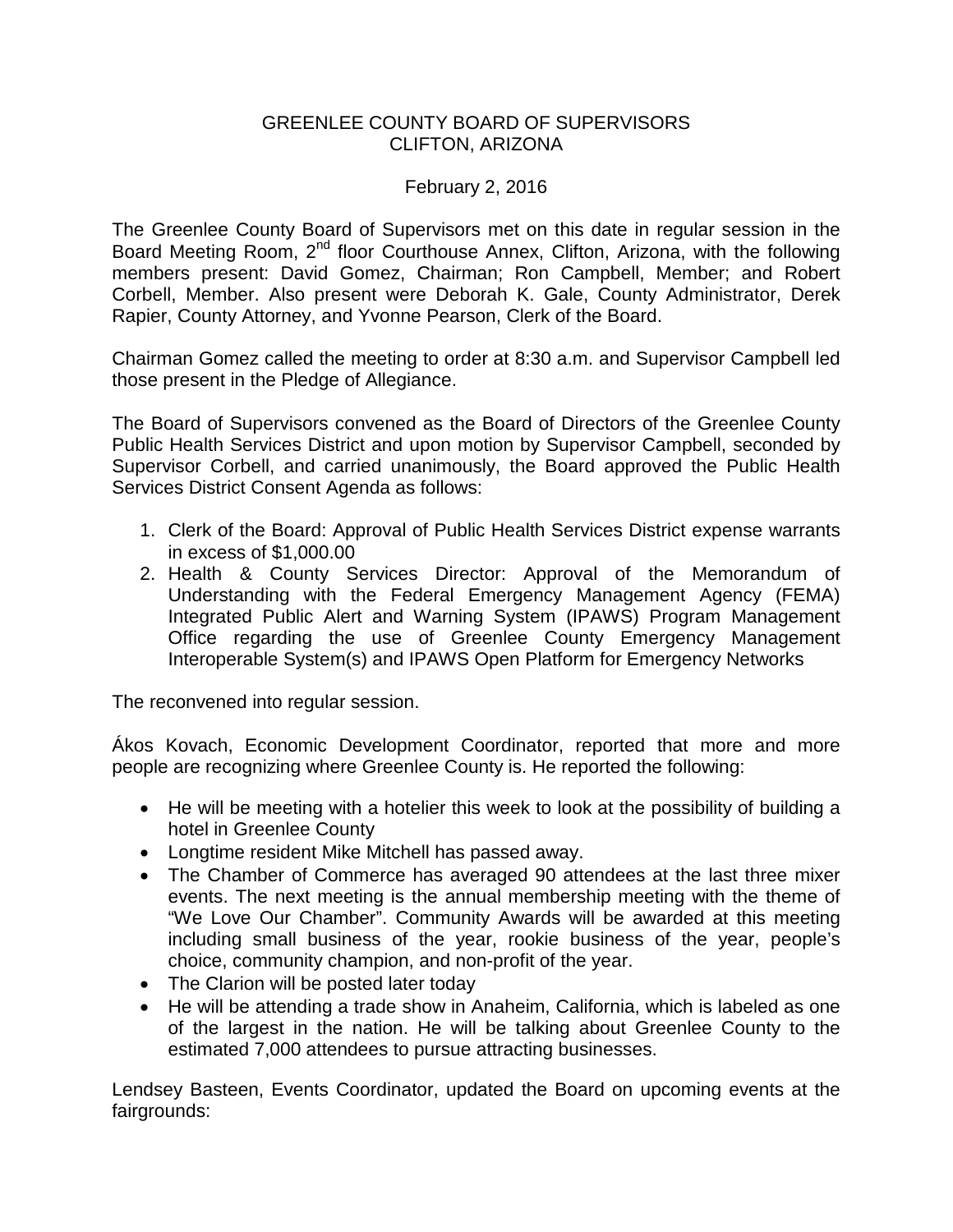BOARD OF SUPERVISORS MINUTES FEBRUARY 2, 2016 Page **2** of **4**

- She has drafted new fairgrounds related contracts and has submitted them to the County Attorney for review and approval.
- She is sending out sponsorship opportunities for the upcoming events that Greenlee County will have at the fairgrounds.
- The Spring Rampage is in final planning stages and is scheduled for April  $8<sup>th</sup>$  &  $9<sup>th</sup>$ . She has not been able to secure a carnival for this event and is looking for other options. A car show, mud drags, ranch rodeo, Jr. Rodeo, and home and garden show are all being planned.
- New rules and regulations for horses being boarded at the fairgrounds stalls are being drafted to avoid the issue of horses boarded in damaged dangerous stalls and avoid the possibility of diseases being transmitted as is an issue at other places in the state.

Ms. Basteen requested consideration of contracts with Turf Paradise and/or Rillito Racing for the sale of the Greenlee County race dates for 2016. She stated that there was concern that if Greenlee County sells horse race dates that we will not get the opportunity to get the dates back. She has spoken with the State Racing Division and has been informed that Greenlee County has the ability to sell race dates annually -Greenlee County will not lose the ability to race in a future year if dates are sold the year before. She stated that we need to submit the paperwork to sell dates and recommended selling to Turf Paradise and to have the ability to negotiate the selling price. Upon motion by Supervisor Campbell, seconded by Supervisor Corbell, and carried unanimously, the Board directed staff to sell race dates for 2016 and to move forward with negotiations with the contract and selling price to Turf Paradise.

Ms. Gale presented a survey request from Senator Allen and Representative Barton titled "Transfer of Federally Managed Lands Study Committee Survey of Counties Land Management and Conditions." A response from each county is requested. Ms. Gale recommended that the Board have a work session at the March  $1<sup>st</sup>$  meeting to determine the process and adopt the response at the March  $16<sup>th</sup>$  meeting. The Board directed Ms. Gale to move forward with the work session and adoption on the dates as recommended.

Ms. Gale requested approval to move forward with the construction of the Blue Public Works Facility which is estimated to cost \$350,000 and will be paid with Contingency funds. The facility will have three functions including storage and maintenance of public works equipment; provide emergency services functions including emergency operations center; and a polling place/meeting space. She stated that portions of constructing the facility will go out for bid and portions will be built in-house. Upon motion by Supervisor Campbell, seconded by Supervisor Corbell, and carried unanimously, the Board directed Ms. Gale to move forward with the project.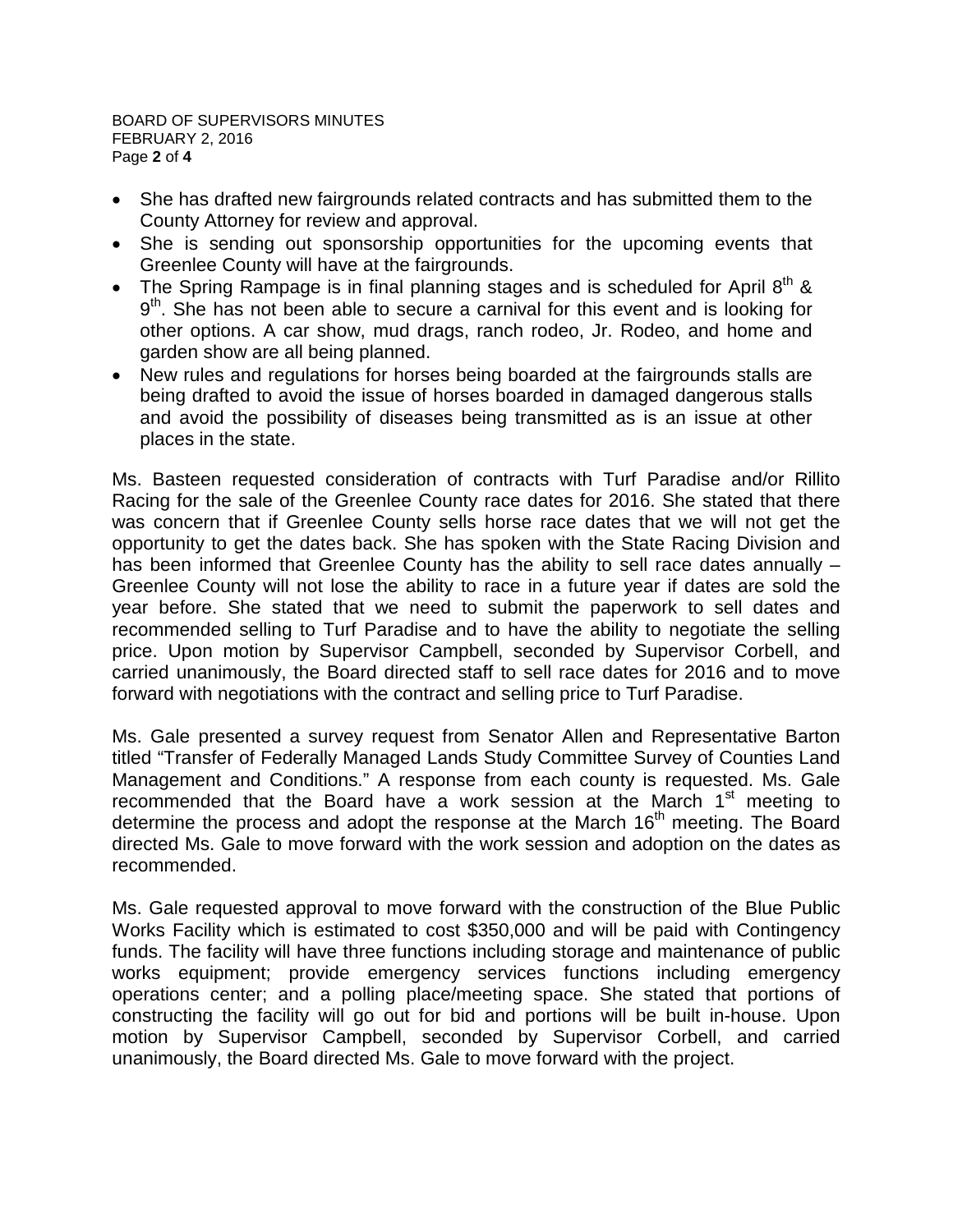Ms. Gale reported that 1015 bills have been filed with the legislature as of Monday and one-quarter of the bills impact counties one way or another. The hearing on pension reform to refer the issue to the May ballot will be on Friday.

The Calendar of Events was reviewed.

Upon motion by Supervisor Campbell, seconded by Supervisor Corbell, and carried unanimously, the Board approved the Consent Agenda as follows:

- A. Clerk of the Board: Approval of minutes to previous meetings 01/05/2016; 01/19/2016
- B. Clerk of the Board: Approval of expense warrants in excess of \$1,000.00 Voucher 1064
- C. Chief Finance Officer: Approval of General Fund loans in the amount of \$1,047.25 to be reimbursed up receipt of funds: Fund 139 - \$978.03; Fund 237  $-$  \$69.22
- D. County Sheriff: Approval of Employee Transaction Form: C. Barrett, Part time Jail Cook; D. Villela, Detention Officer
- E. Elections Director: Appointment of Kathy Valenzuela as the Election Management System (EMS) Software and Program Installation Observer pursuant to Arizona Revised Statutes 16-447(E).
- F. Clerk of the Board: Adoption of Resolution 16-02-01 authorizing the closure of the Greenlee County Fair & Racing Bank Account with National Bank of Arizona
- G. County Engineer: Approval of funding agreement IGA/JPA 15-0005615-1 with ADOT for the Campbell Blue Bridge design and construction

Chairman Gomez reported the following:

- He attended the Eastern Counties Organization meeting where a field trip was planned to Graham, Greenlee, and Cochise Counties with legislators regarding mining. He stated that there is an attempt to defund the organization by several individuals.
- He attended the County Supervisors Association Legislative reception where he had the opportunity to meet with legislators regarding county issues.
- He attended the County Supervisors Association Board meeting where the several bills that have been filed with the legislature were reviewed.
- He attended the telephonic County Supervisors Association Legislative Policy Committee meeting the many bills with county impacts filed with the legislature were reviewed.
- He attended the Eastern Arizona College Advisory Committee meeting for Greenlee County. He stated that everything is moving along well with our local schools.